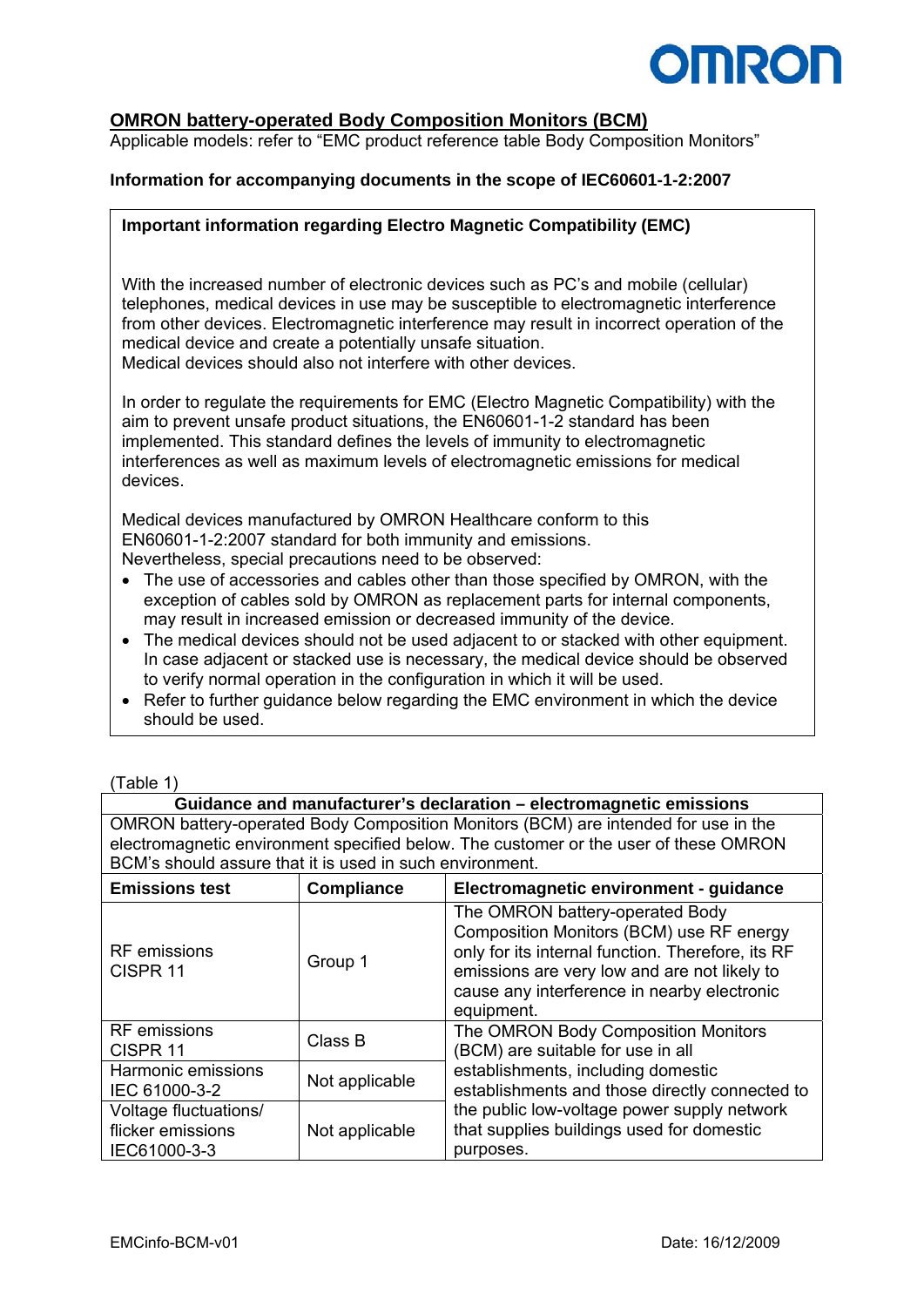

(Table 2)

**Guidance and manufacturer's declaration – electromagnetic immunity**  OMRON battery-operated Body Composition Monitors (BCM) are intended for use in the electromagnetic environment specified below. The customer or the user of these BCM's should assure that it is used in such environment.

| <b>Immunity test</b>                                                                                   | <b>IEC 60601</b><br><b>Test level</b> | <b>Compliance</b><br>level     | Electromagnetic environment -<br>guidance                                                                                                               |
|--------------------------------------------------------------------------------------------------------|---------------------------------------|--------------------------------|---------------------------------------------------------------------------------------------------------------------------------------------------------|
| Electrostatic<br>discharge (ESD)<br>IEC 61000-4-2                                                      | +6 kV contact<br>±8 kV air            | $±6$ kV contact<br>$±8$ kV air | Floor should be wood, concrete, or<br>ceramic tile. If floors are covered with<br>synthetic material, the relative<br>humidity should be at least 30 %. |
| Electrical fast<br>transient/burst<br>IEC 61000-4-4                                                    | Not applicable                        | Not applicable                 | Not applicable                                                                                                                                          |
| Surge<br>IEC 61000-4-5                                                                                 | Not applicable                        | Not applicable                 | Not applicable                                                                                                                                          |
| Voltage dips,<br>short interruptions<br>and voltage<br>variations on<br>power supply<br>IEC 61000-4-11 | Not applicable                        | Not applicable                 | Not applicable                                                                                                                                          |
| Power frequency<br>(50/60 Hz)<br>magnetic field<br>IEC 61000-4-8                                       | $3$ A/m                               | $3$ A/m                        | Power frequency magnetic fields<br>should be at levels characteristic of a<br>typical location in a typical<br>commercial or hospital environment.      |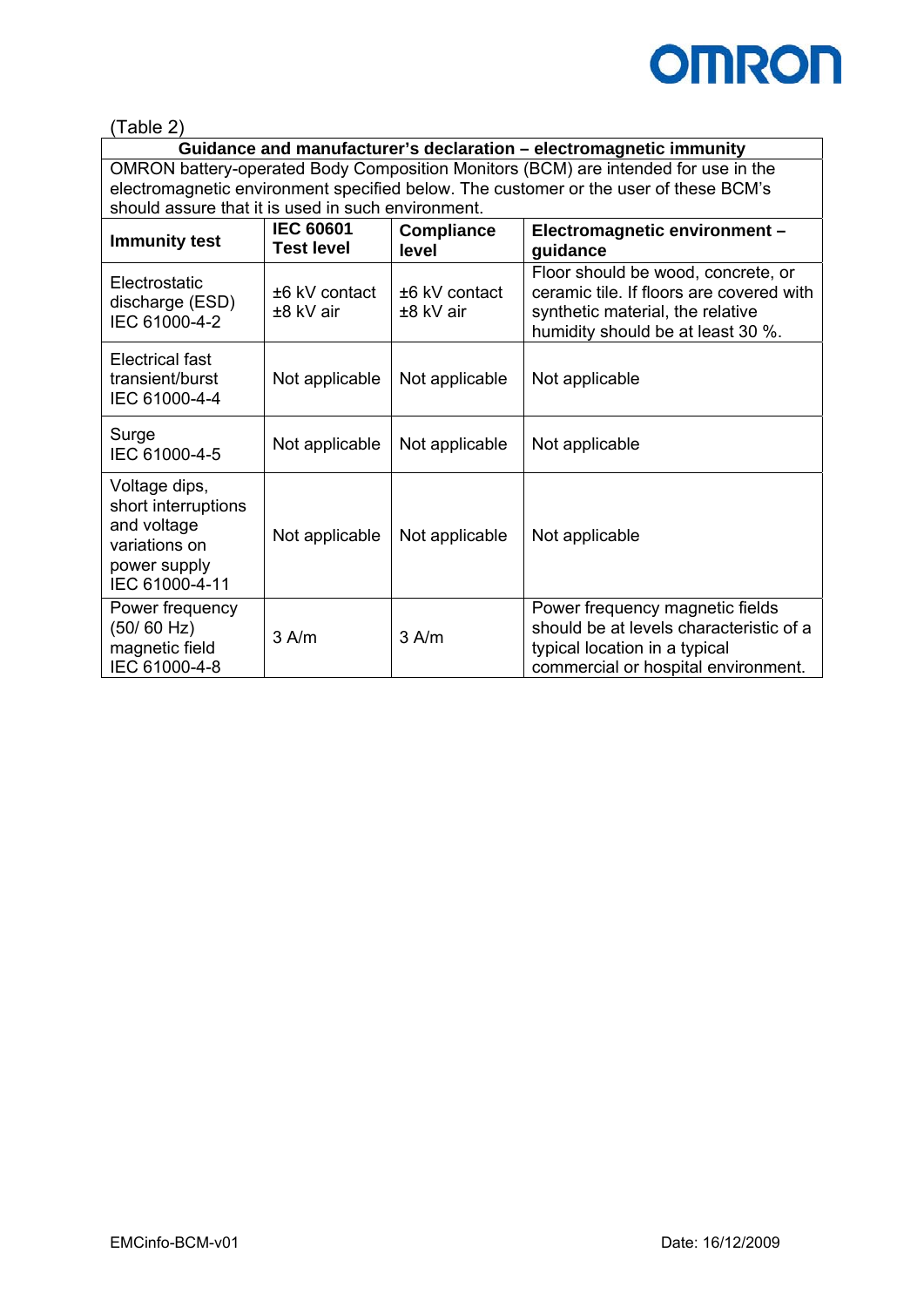

# (Table 4)

**Guidance and manufacturer's declaration – electromagnetic immunity**  OMRON battery-operated Body Composition Monitors (BCM) are intended for use in the electromagnetic environment specified below. The customers or the users of these BCM's should assure that it is used in such environment.

| <b>Immunity test</b>                 | <b>IEC 60601</b><br><b>Test level</b> | <b>Compliance</b><br>level | Electromagnetic environment -<br>guidance                                                                                                                                                                                                                                                                                                                                                                                                                                                                                                                      |
|--------------------------------------|---------------------------------------|----------------------------|----------------------------------------------------------------------------------------------------------------------------------------------------------------------------------------------------------------------------------------------------------------------------------------------------------------------------------------------------------------------------------------------------------------------------------------------------------------------------------------------------------------------------------------------------------------|
| <b>Conducted RF</b><br>IEC 61000-4-6 | Not applicable                        |                            | Portable and mobile RF<br>communications equipment should<br>be used no closer to any part of the<br><b>OMRON Body Composition Monitors</b><br>(BCM) including cables, than the<br>recommended separation distance<br>calculated from the equation<br>appropriate to the frequency of the<br>transmitter.<br><b>Recommend separation distance</b><br>$d = 1.2 \sqrt{P}$<br>$d = 1.2 \sqrt{P}$ 80 MHz to 800 MHz<br>$d = 2.3 \sqrt{P}$ 800 MHz to 2.5 GHz<br>where $P$ is the maximum output<br>power rating of the transmitter in<br>watts (W) according to he |
| <b>Radiated RF</b><br>IEC 61000-4-3  | 3 V/m<br>80 MHz to<br>$2.5$ GHz       | 3 V/m                      | transmitter manufacturer and d is<br>the recommended separation<br>distance in meters (m).<br>Field strengths from fixed RF<br>transmitters as determined by an<br>electromagnetic site survey, <sup>a</sup> should<br>be less than the compliance level in<br>each frequency range. <sup>b</sup><br>Interference may occur in the<br>vicinity of equipment marked with<br>he following symbol:<br>$((\cdot, \cdot))$                                                                                                                                          |

Note1: At 80 MHz and 800 MHz, the higher frequency range applies. Note2: These guidelines may not apply in all situations. Electromagnetic propagation is affected by absorption and reflection from structures, objects, and people.

<sup>a</sup> Field strengths from fixed transmitters, such as base stations for radio (cellular/ cordless) telephones and land mobile radio, AM and FM radio broadcast, and TV broadcast cannot be predicted theoretically with accuracy. To assess the electromagnetic environment due to fixed RF transmitters, an electromagnetic site survey should be considered. If the measured field strength in the location in which the OMRON Body Composition Monitors (BCM) are used exceeds the applicable RF compliance level above, the OMRON BCM should be observed to verify normal operation. If abnormal performance is observed, additional measures may be necessary, such as reorienting or relocating the OMRON BCM. <sup>b</sup> Over the frequency range 150 kHz to 80MHz, field strengths should be less than 3 V/m.